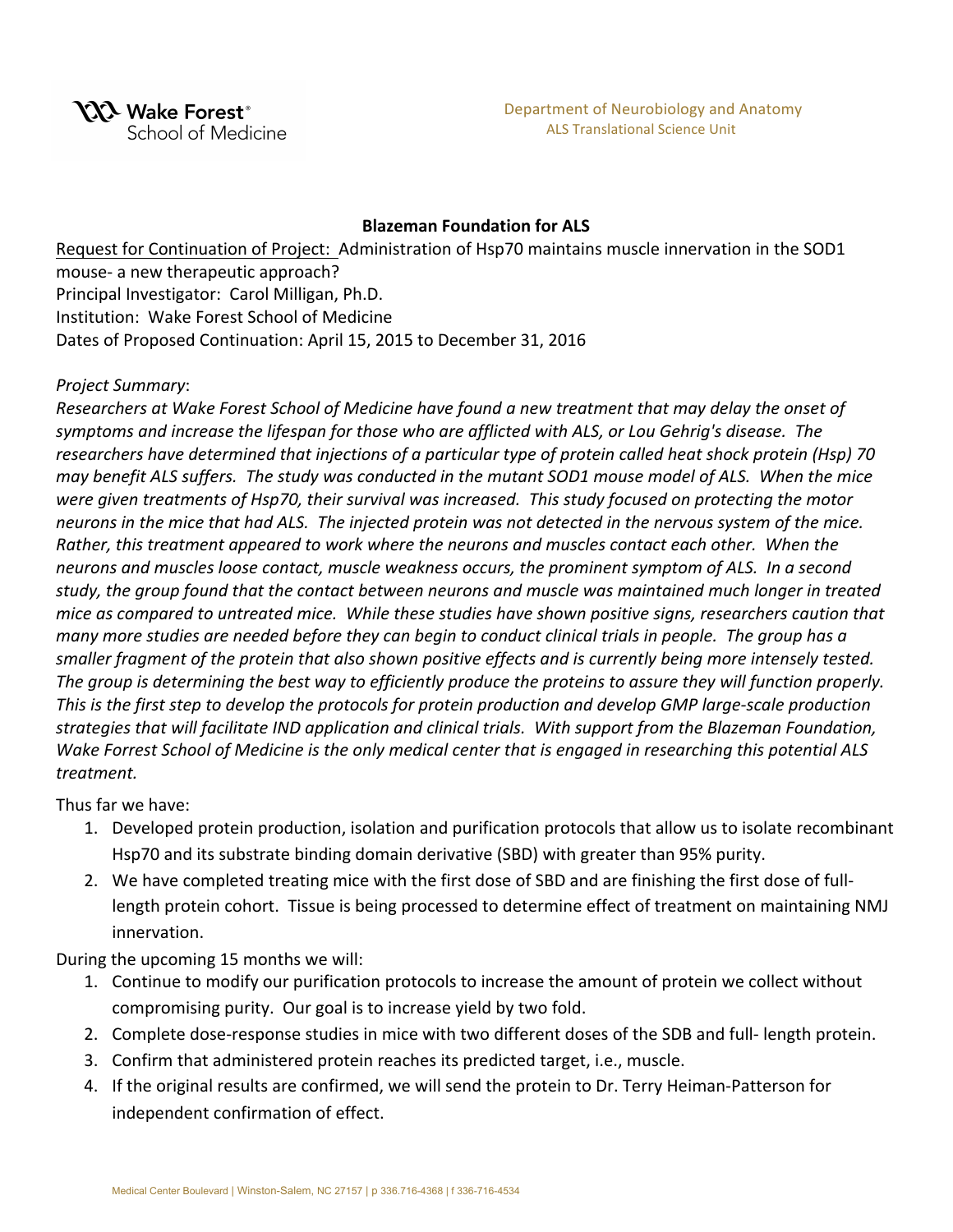Below are three series of experiments that will be completed in the Milligan Lab during the continuation of the study:

# **1.** Increase protein yield without compromising purity.

The methods we have developed produce pure and reliable full-length and SBD-proteins. At this point, however, yield/purification is relatively low. Dr. Milligan had discussed this with a colleague at the NEALS meeting last fall and he suggested growing and inducing cells to produce protein at a lower temperature (25 vs. 36 $^{\circ}$ C). In his experience, this modification dramatically increased the yields of his protein production and purifications. We will modify our protocols to determine if this relatively simple alteration will result in significantly increased protein production by bacteria cells. We do not anticipate any change in our purification protocols as the modification will occur prior to purification.

# 2. Complete dose-response studied of full-length and SBD proteins in the SOD1G93A mouse model of ALS.

Both the SBD and full-length Hsc70 preparations are now being tested in SOD1 mice to determine if treatment reduces/delays early denervation of the neuromuscular junction. The initial experiments are testing the dose that we initially showed to be effective (20 ug/day). To date tissue from 18 animals is being processed and counted to determine potential effects on NMJ innervation. Three animals are completing the injections. Breeding cages are underway to generate the additional animals necessary for the experiments. We are proposing to test at least 3 doses, and 16-20 animals are needed for each dose. We anticipate experiments with the first dose of SBD and full-length protein to be complete within 3-5 months. While we do not anticipate difficulty with these experiments, the time necessary to complete proposed experiments may be extended because of Limited numbers of animals at any one time.

# **3.** Develop an assay to reliably detect if recombinant Hsc70 and/or SBD proteins are present in muscle **of treated animals.**

"How are we going to determine if the protein gets to "site of action" (i.e., muscle) in patients?" This is a critical question to answer if we are able to proceed to clinical trial. We hypothesize that Hsp70 acts at the NMJ. It will be important to demonstrate localization of the protein. We are proposing to treat with recombinant human protein. Because this is a protein normally expressed, we do not expect to have adverse effects in patients. However, this raises a significant issue with regard to detection because it can be difficult to distinguish the recombinant protein from the naturally produced protein. This is not a trivial question to answer, but essential to answer. Many previous preclinical and clinical trials in ALS have failed to address this issue and therefore it is impossible to attribute negative results to failure of the therapeutic or failure of appropriate delivery. We will begin to develop a reliable method to distinguish between the two. Our initial approach will utilize the His-Hsc70 protein. Mice will be treated with different doses of protein. At 1, 6, 12, 24, and 48 hours muscles will be collected and protein isolated. The isolated muscle protein will be run over a Nickel column to which the His-tag will bind. Bound protein will be eluted and assayed by Western Blot, and 6xHis and human Hsc 70 ELISA to measure concentration of Hsc70. An important aspect of these experiments is that we will determine if we can measure actual, full-length protein and not simply freed or metabolized His tag. Additionally, these experiments will allow us to determine half-life of the protein.